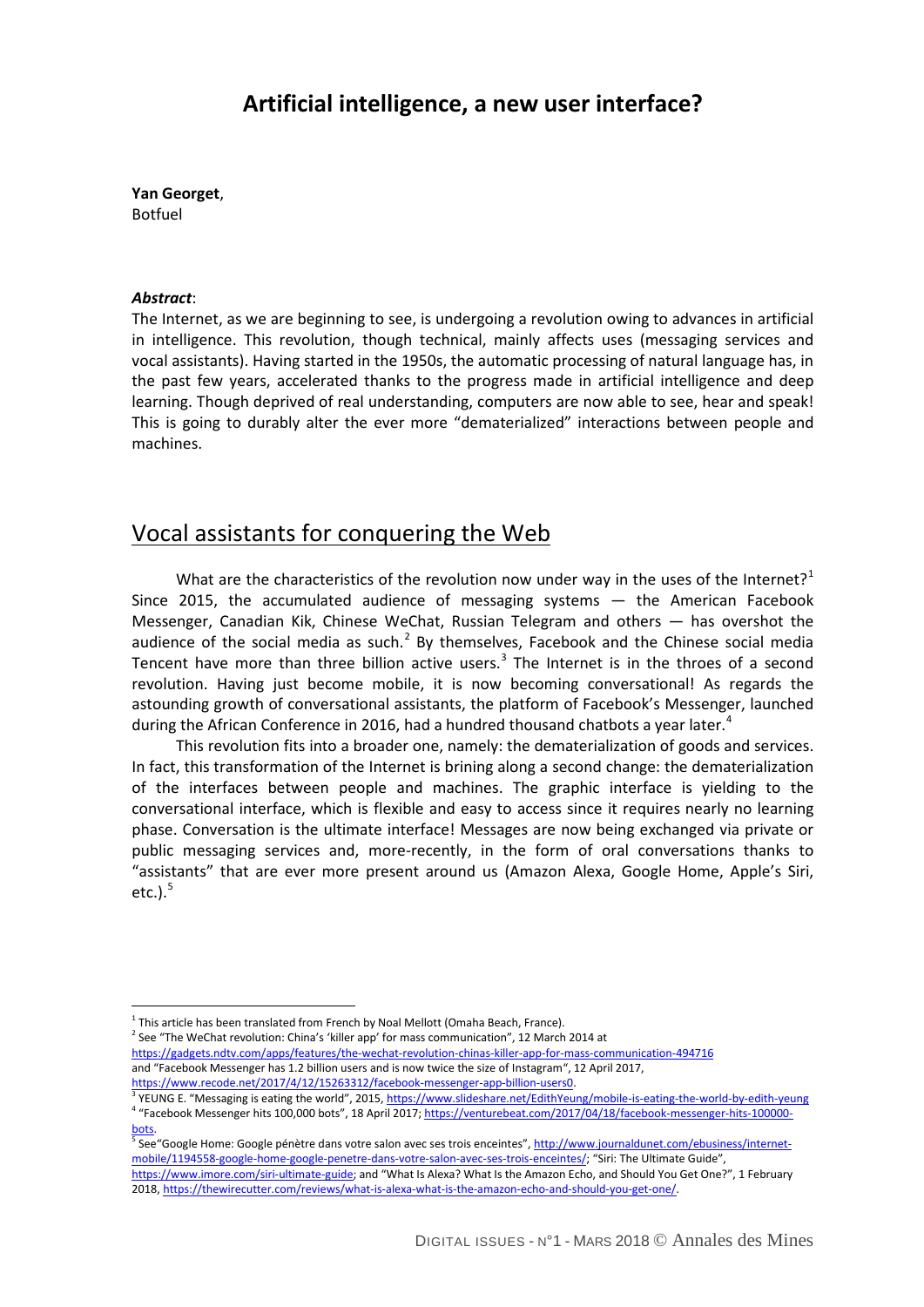We should not oppose the spoken to the written word. Each of these vectors has its own uses (shorter exchanges for the former, longer for the latter) different contexts (for the former, the private sphere at home or in a car, and for the latter, the potentially public sphere at work or in public transit).

### What markets do chatbots target?

The businesses and brand names that want to continue reaching their audiences now have to do so via messaging services and vocal assistants. They thus have the choice between either hiring brigades of "community managers" who will communicate with cybernauts or developing conversational "entities" (chatterbots, chatbots, or, more simply, bots). The choice is a cinch!

Let us look at four concrete uses of chabots.

The first market for chatbots is CUSTOMER SUPPORT. We can easily imagine vocal assistants handling up to 50% of simple customer queries and referring an exchange to human operators when needed (very complicated queries, upset customers, etc.). Besides, conversational assistants on messaging services and webchats are available 24 hours a day, seven days a week; and they speak any language. A last point: their cost is incommensurable with call centers, which are often wanting in quality. Having clearly understood this, the major players in the helpdesk market (WebHelp, Acticall, etc.) are looking closely at chatbots.

The second promising market is "CONVERSATIONAL SALES". We can already call a taxi or order a pizza via platforms such as Slack (a corporate messaging service that wants to oust e-mail). Botfuel, which proposes chatbot solutions, is helping the French lottery (FdJ) develop bets on sports in a conversational form via Facebook Messenger.<sup>[6](#page-1-0)</sup> The flexibility of the conversational interface allows for innovative interactions. On a website that sells books, we could imagine asking for the "most recent popular book on crime". During the coming months, more and more e-businesses are likely to develop chatbots for their websites and mobile applications. By the way, mobile applis are becoming obsolete, inevitably since downloading software on a mobile (cell) phone is an anachronism during the era of cloud computing.

 CORPORATE MESSAGING SERVICES is a third field ripe with opportunities. We can imagine replacing intranets (often not very practical to use) with conversational assistants that will, thanks to a few questions, provide requested information.

Some analysts go so far as to imagine that the greatest menace to search engines as we know them (as popularized by Google) will come from artificial intelligence and vocal assistants.<sup>3</sup> To use a traditional search engine, the cybernaut has to be intelligent and know how to reformulate his query when it is ambiguous. With a conversational agent, the task of reformulating the query shifts shoulders since the chatbot asks the questions for "disambiguating" it and thus comes up faster with a result (ideally a single result — which never happens with a search engine).

The SOCIAL MEDIA is a fourth use case for chatbots, which can serve as moderators on the network, thus providing comments and answers in the place of "community managers", whom the swelling stream of posts from cybernauts has overwhelmed.

 $\overline{a}$ 

<span id="page-1-0"></span><sup>6</sup> "La Française des Jeux", 2017, https://www.botfuel.io/en/more/customer-stories/la-francaise-des-jeux.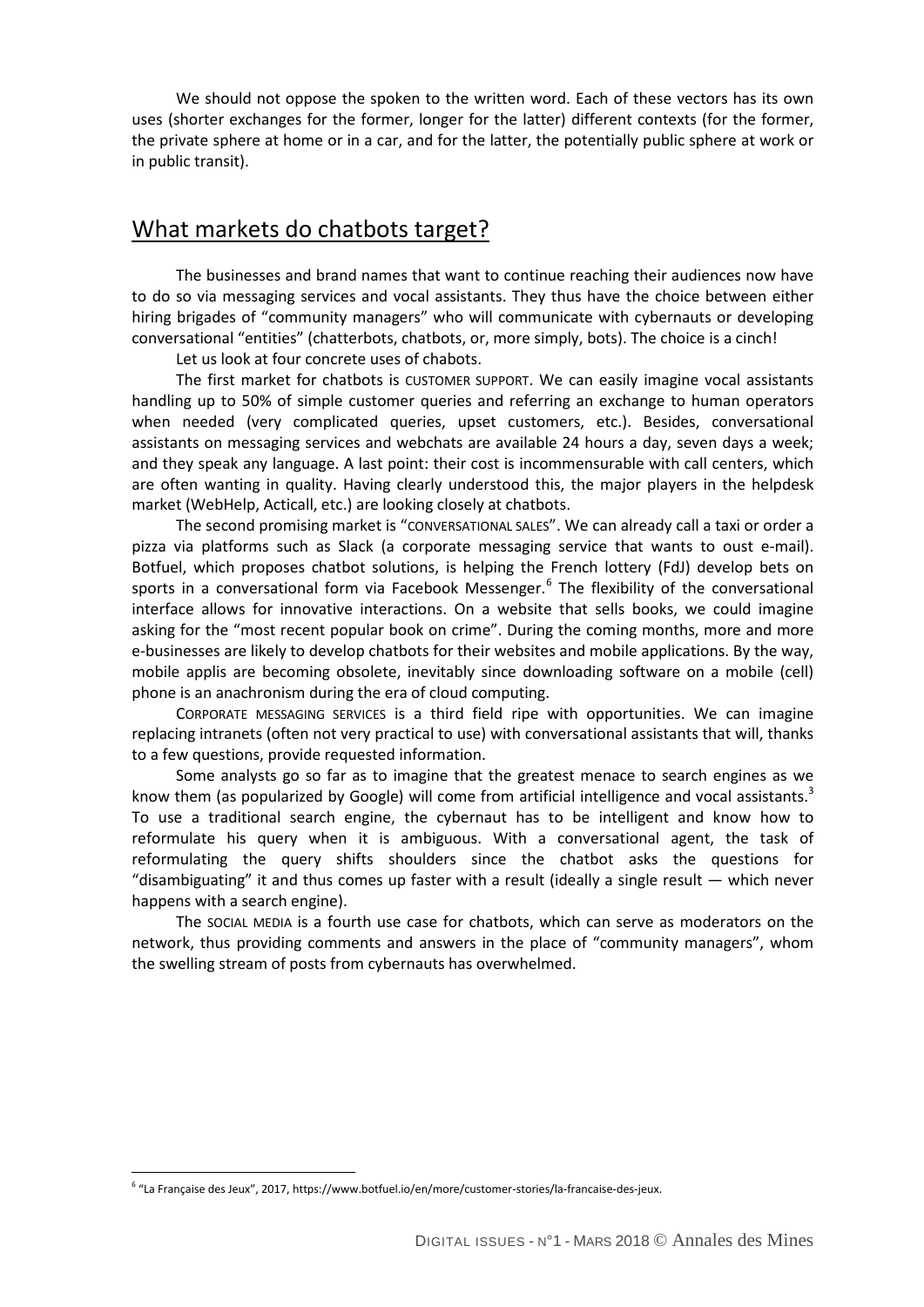# From the automatic processing of natural language to chatbots

Let us now take a look at the techniques and technological issues related to these use cases.

The history of natural language processing (NLP) runs back to the 1950s: and it is even possible to find earlier studies on this topic. In a famous article, Alan Turing proposed what is now called the Turing test as a criterion of intelligence.<sup>[7](#page-2-0)</sup> This test hinges on a computer program's capacity to personify a human being in a realtime conversation so convincingly that a human cannot be sure, on the basis of the conversation's contents, whether the other party is a program or a human. Written by Joseph Weizenbaum between 1964 and 1966, ELIZA was a simulation similar to a Rogerian psychological approach. Though using nearly no information on human thoughts and emotions, ELIZA sometimes managed to enter into what astonishingly resembled a human interaction. When the "patient's" knowledge exceeded the program's knowledge base (which was very small), ELIZA provided a general answer. For example, in response to "I have a headache", it would say "What are the symptoms?"

Technology has made strides since Turing's time. Techniques like deep learning are now familiar to the general public through, for example, applications for voice and image recognition, automatic translation and even the game of Go. $^8$  $^8$ 

More prosaically, a chatbot's ability to perform a complex service depends on its capacity to handle complex sentences by using algorithms for automatically processing languages. Several start-ups have staked out positions in this market to supply Web services for automatically processing languages. From a sentence written by a cybernaut, such a service can extract an intention (intent classification) and the named entities (named entity extraction) and thus understand the meaning. Chatbots have to manage despite cybernauts' errors and, therefore, be capable of correcting the spelling mistakes made in queries.

Botfuel is advancing in this direction. Since we think that whole conversations must be processed, we are tackling the problem of building a model of conversations that can manage multiple intentions, digressions, switches of context, etc. This is an attempt to build chatbots of the second generation. Unlike ELIZA, these new bots will try not to pass the Turing test but to propose less rigid interactions to the people using them.

 $\overline{a}$ 

<span id="page-2-0"></span><sup>&</sup>lt;sup>7</sup> TURING A. (1950), "Computing machinery and intelligence", *Mind* 59(236), pp. 433-460. Available via:<br>https://academic.oup.com/mind/article/LIX/236/433/986238.<br><sup>8</sup> "AlphaGo Zaro: Locysian for un sunt in" COLE.

<span id="page-2-1"></span>[https://academic.oup.com/mind/article/LIX/236/433/986238.](https://academic.oup.com/mind/article/LIX/236/433/986238) 8 "AlphaGo Zero: Learning from scratch", 2017, https://deepmind.com/blog/alphago-zero-learning-scratch/